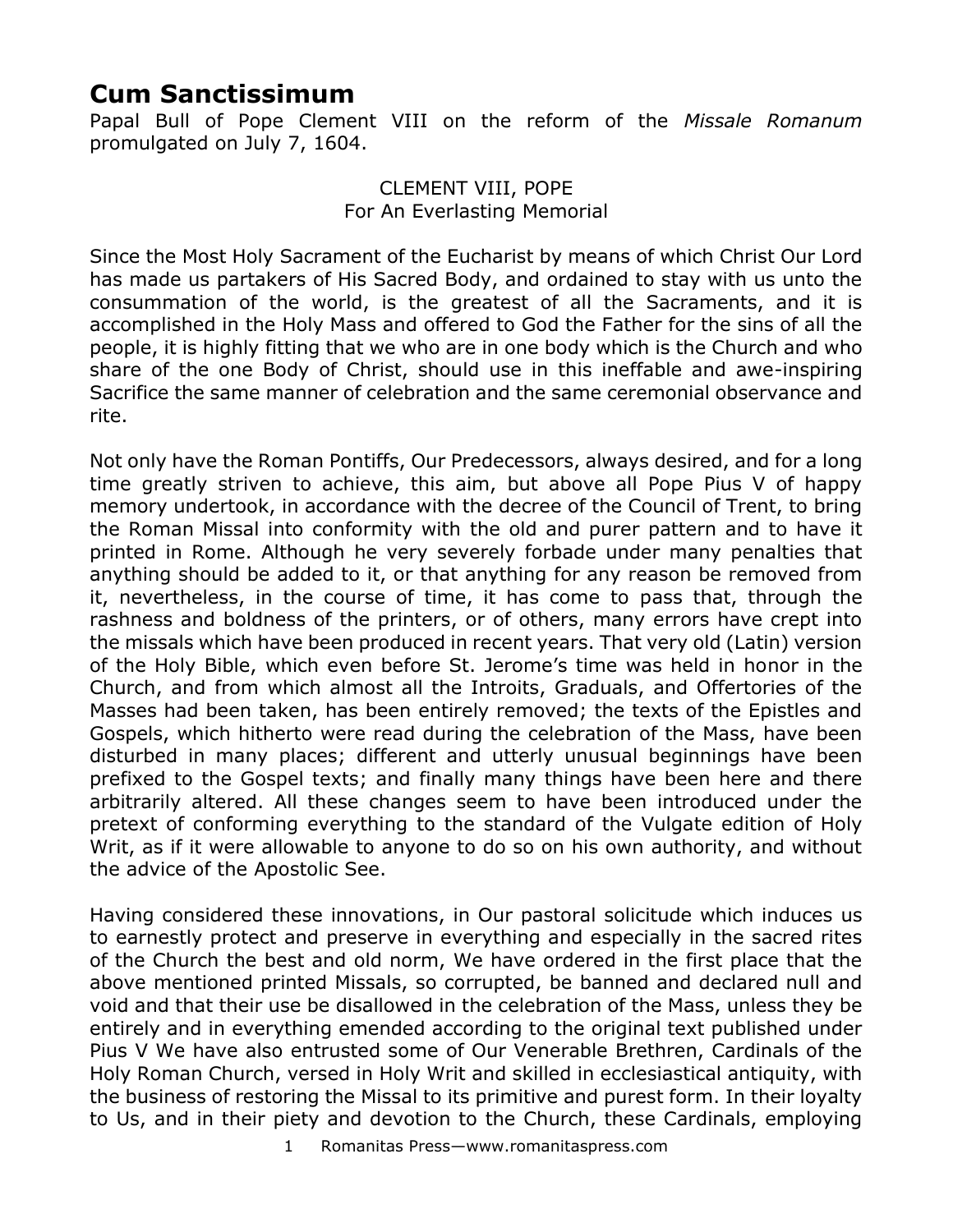also other learned men trained in ecclesiastical scholarship and having searched for, and diligently examined, old Missals and other books bearing upon the subject, have endeavored to restore the Roman Missal to its original purity and to confirm and attest the painstaking care and diligence of Pius V and of those appointed by him. It happened, however, that in the carrying out of this task, as a result of an accurate comparison of ancient books, some things have been improved upon and, concerning the rules and rubrics, some points have been more fully and clearly stated. These improvements, however, flowing as it were from the same sources and principles, seem rather to represent and complete the meaning of the rules and rubrics than to introduce anything new.

We have ordered, therefore, that the Missal which the same Pius V had edited, thus revised, be printed as faultlessly as possible at Our Vatican printing press and that it be published for the common benefit. In order that its use may be preserved for all future time in perpetuity in every part of the Christian world, We decree that this Missal may be printed in Our City of Rome at the same printing press only and not elsewhere. We permit, however, that outside the City, it may be printed according to the original now edited at the afore-named printing press and not otherwise, on condition that any printer wishing to print it, shall be allowed to do so, after having asked for, and obtained in writing, the license of Our beloved Sons, the Inquisitors against heretical depravity, in the places where they are established, and of the Ordinary of the place where there is no Inquisitor. Otherwise, if without this permission, they dare to print the above-mentioned Missal in whatever form, or the booksellers dare to sell it, the printers and the booksellers established outside Our Ecclesiastical State shall incur excommunication *latae sententiae* from which, save on the point of death, they may not be absolved except by the Roman Pontiff. The printers and booksellers established in the City and in other parts of the Ecclesiastical State shall incur the fine of five hundred gold ducats of the Treasury and forfeit unpardonably without any further declaration all their books and types which are to be devolved on the said Treasury. And we forbid and prohibit in perpetuity for all places and peoples under the same penalties the use of such Missals as might be printed and sold without the necessary permission.

Before granting this permission, the Inquisitors or the Ordinaries must very diligently compare the Missals to be printed, both before and after they are printed, with the standard text revised by Our Authority and now printed and they must not allow anything to be added to, or removed from, it. Nor may they maintain that they have not incurred the penalties set forth hereunder, by pleading as an excuse the negligence of the printers or the lack of diligence on the part of the proof-readers or perhaps of those engaged by them. When issuing the original document granting the license, they must certify in their own handwriting that, having made the collation, the Missals entirely agree with the standard edition. This document must be printed always, at the beginning or at the end of every Missal.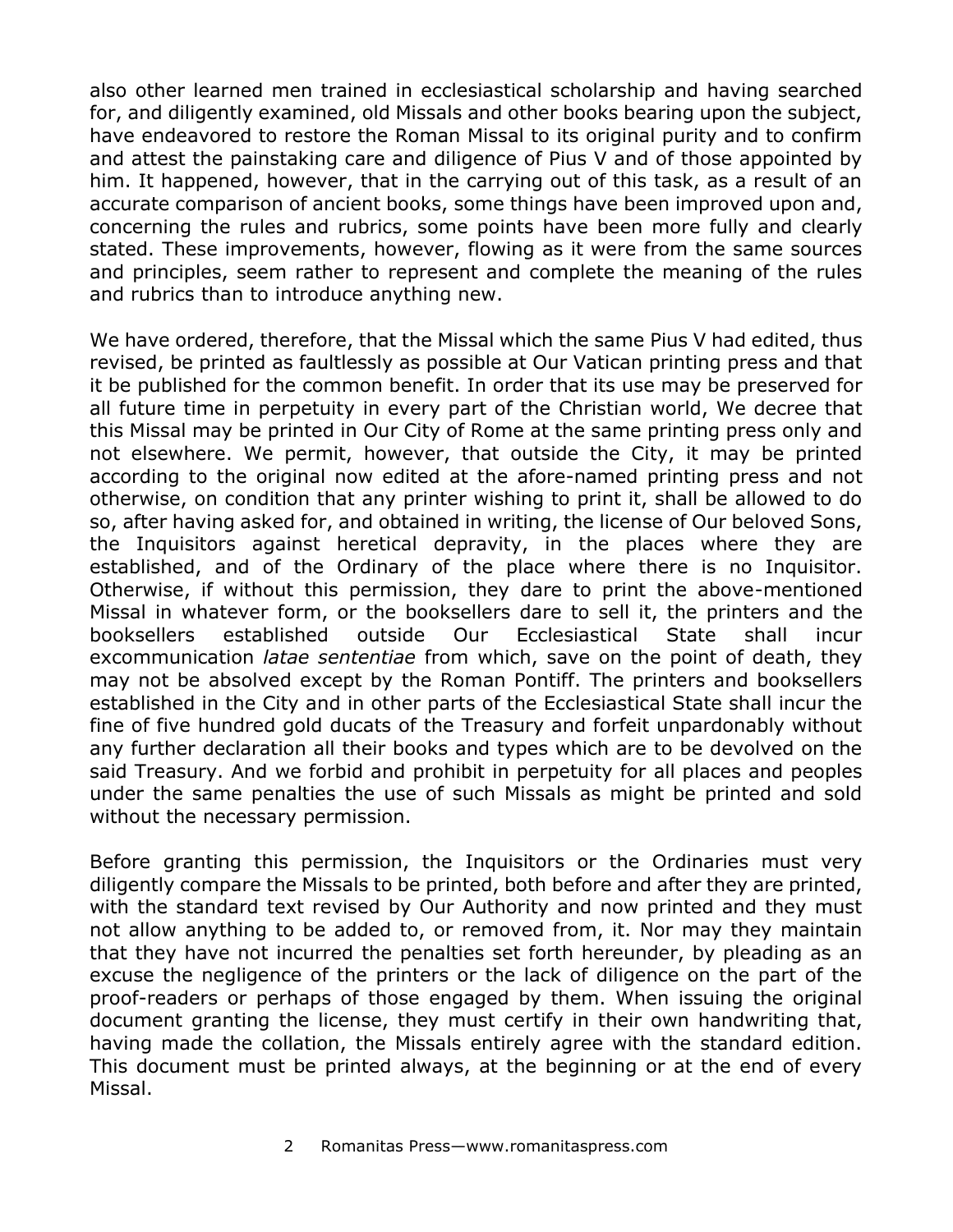If they act otherwise, the Inquisitors shall incur on that account, the penalty of being deprived of their office and of being debarred from getting it back and obtaining other offices in the future; the Bishops and the Ordinaries shall incur the penalty of suspension *a divinis* and of interdiction from entering the Church; and their Vicars shall similarly be deprived of their offices and benefices, they shall be debarred from obtaining these and other offices and benefices in the future and they shall incur excommunication, without any further declaration.

Wishing in Our Apostolic benignity to secure and protect from any loss all poor churches, clerics and ecclesiastics, printers and booksellers, We allow them to keep, use and sell respectively the Missals hitherto printed, which they possess, excepting only those which, as has been stated above, have been banned and declared null and void by Our Authority. Notwithstanding whatsoever licenses, indults and privileges hitherto granted by Us or by the Roman Pontiffs, Our Predecessors, to print the aforenamed Missal of Pius V, which by these presents We expressly revoke and which We wish to be revoked; and also the constitutions, Apostolic ordinances, general and special, granted in whatever manner, contrary to the above prescriptions, confirmed and approved. From all these ordinances and from all other prescriptions to the contrary, for this time only, We specially and expressly derogate, albeit particular, specific and express mention is to be made of them and of their whole tenor, considering their tenor as expressed in these presents. We wish that the same authority attaching to these presents, if exhibited and shown, be attributed to their copies, even printed ones, bearing the signature of a Notary Public and vouched for by the seal of a Church dignitary.

Given in Rome at St. Mark's under the ring of the Fisherman, on 7 July 1604, the thirteenth year of Our Pontificate.

M. Vestrius Barbianus[1]

## **Footnote**

[1] This is probably the Latinized name of the Apostolic Secretary, Ottaviano Vestri Barbiani (the "M" standing for "*monsignore*" or "*magister*"), who served in this office from 1577-1626.

UM sanctissimum Eucharistiae Sacramentum, quo Nos Christus Dominus sacri CUM sanctissimum Eucharistiae Sacramentum, quo Nos Christus Dominus sacri<br>Csui Corporis participes effecit, atque apud Nos usque ad consummationem saeculi permanere decrevit, maximum sit omnium Sacramentorum, illudque in sacra Missa conficiatur, ac pro peccatis totius populi Deo Patri offeratur; sane omnino conveniens est, ut qui omnes unum sumus in uno corpore, quod est Ecclesia, et de uno corpore Christi participamus, una et eadem celebrandi ratione, uniusque officii et ritus us observatione in hoc ineffabili et tremendo sacrificio utamur.

Quod cum Romani Pontifices praedecessores Nostri semper optarint, atque in hoc diu multumque desudarint, tum in primis fel. rec. Pius Papa V Missale Romanum

3 Romanitas Press—www.romanitaspress.com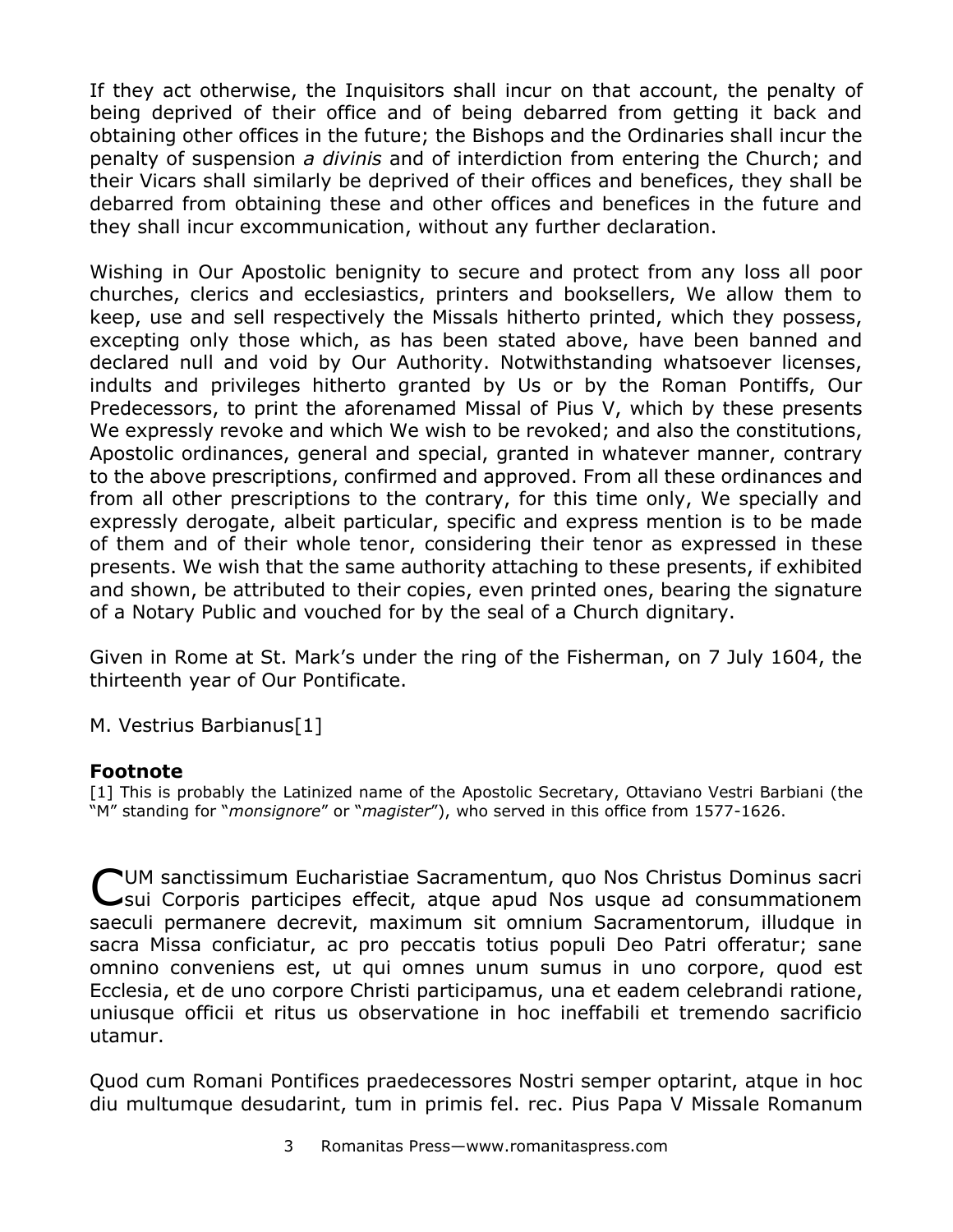ex Decreto sacri Concilii Tridentini ad veterem et emendatiorem normam restitui, Romaeque imprimi curavit. Qui etsi multis propositis pœnis severissime caverit, ne quid illi vel adderetur, vel ulla ratione demeretur; tamen, progressu temporis, sive typographorum, sive aliorum temeritas et audacia effecit, ut multi in ea quae his proximi annis excusa sunt Missalia, errores irrepserint, quibus vetustissima illa sacrorum Bibliorum versio, quae etiam ante S. Hieronymi tempora celebris habita est in Ecclesia, et ex qua omnes fere Missarum Introitus, et quae dicuntur Gradualia et Offertoria accepta sunt, omnino sublata est: Epistolarum et Evangeliorum textus, qui hucusque in Missae solemnis praelectus est, multi in locis perturbatus; ipsis Evangeliis diversa, ac prorsus insolita praefixa initia; prima denique passim pro arbitrio immutata sint: cujus rei praetextus fuisse videtur, ut omnia ad praescriptum sacrorum Bibliorum Vulgatae editionis revocarentur, quasi id alicui propria auctoritate, atque Apostulica Sede inconsulta, facere licitum sit.

Quod Nos animadvertentes, pro Nostra pastorali sollicitudine, qua omnibus in rebus, ac praecipue in sacris Ecclesiae ritibus, optimam, eamque veterem normam studemus tueri et conservare, primum praedicta Missalia impressa sic depravata prohiberi et abrogari, eorumque usum in celebratione Missarum interdici jussimus, nisi ad praescriptum exemplaris sub ipso Pio V editi integre in omnibus emendarentur: deinde mandavimus nonnullis venerabilibus fratribus nostris S. R. E. Cardinalibus in sacris Litteris versati, et ecclesiasticae antiquitatis peritis, ut curam Missale ad pristinam et quam maxime emendatam formam restituendi susciperent; qui pro sua erga Nos fide et in Romanam Ecclesiam pietate et studio, adhibitis etiam aliis rerum ecclesiasticarum peritis et eruditis viris, et veteribus Missalibus, aliisque praeterea libris, qui ad eam rem opportuni videbantur, accurate perquisitis et diligenter inspectis, Missale Romanum suae integritati restituere, ac ipsius Pii V et eorum qui ab eo delecti fuerant, laborem et diligentiam confirmare et comprobare curarunt. Verum in eo munere peragendo factum est, ut nonnulla ex diligenti librorum antiquorum collatione in meliorem formam redacta, et in regulis et rubricis aliqua uberius et clarius expressa sint, quae tamen ex illorum principiis et fundamentis quasi deducta, illorum sensum imitati potius, et supplere, quam aliquid novi afferre videantur.

Missale itaque quod idem Pius V ediderat, sic recognitum, in Nostra Typographia Vaticana quam emendatissime imprimi, et ad communem utilitatem publicari jussimus. Ut autem illius usus in omnibus Christiani Orbis partibus, perpetuis futuris temporibus conservetur, ipsum Missale in alma Urbe Nostra in eadem Typographia tantum, et non alibi imprimi posse decernimus: extra Urbem vero juxta exemplar in dicta Typographia nunc editum, et non aliter, hac lege imprimi posse permittimus, ut nimirun typographis quibuscumque illud imprimere volentibus, id facere liceat, requisita tamen prius et in scriptis obtenta, dilectorum filiorum Inquisitorum haereticae pravitati in iis locis in quibus fuerint, ubi vero non fuerint, Ordinariorum locorum licentia; alioquin, si absque hujusmodi licentia dictum Missale sub quacumque forma de cetero ipsi imprimere, aut bibliopolae vendere praesumpserint, typographi et bibliopolae extra Statum Nostrum Ecclesiasticum existentes, exconimunicationis latae sententiae, a qua, nisi a